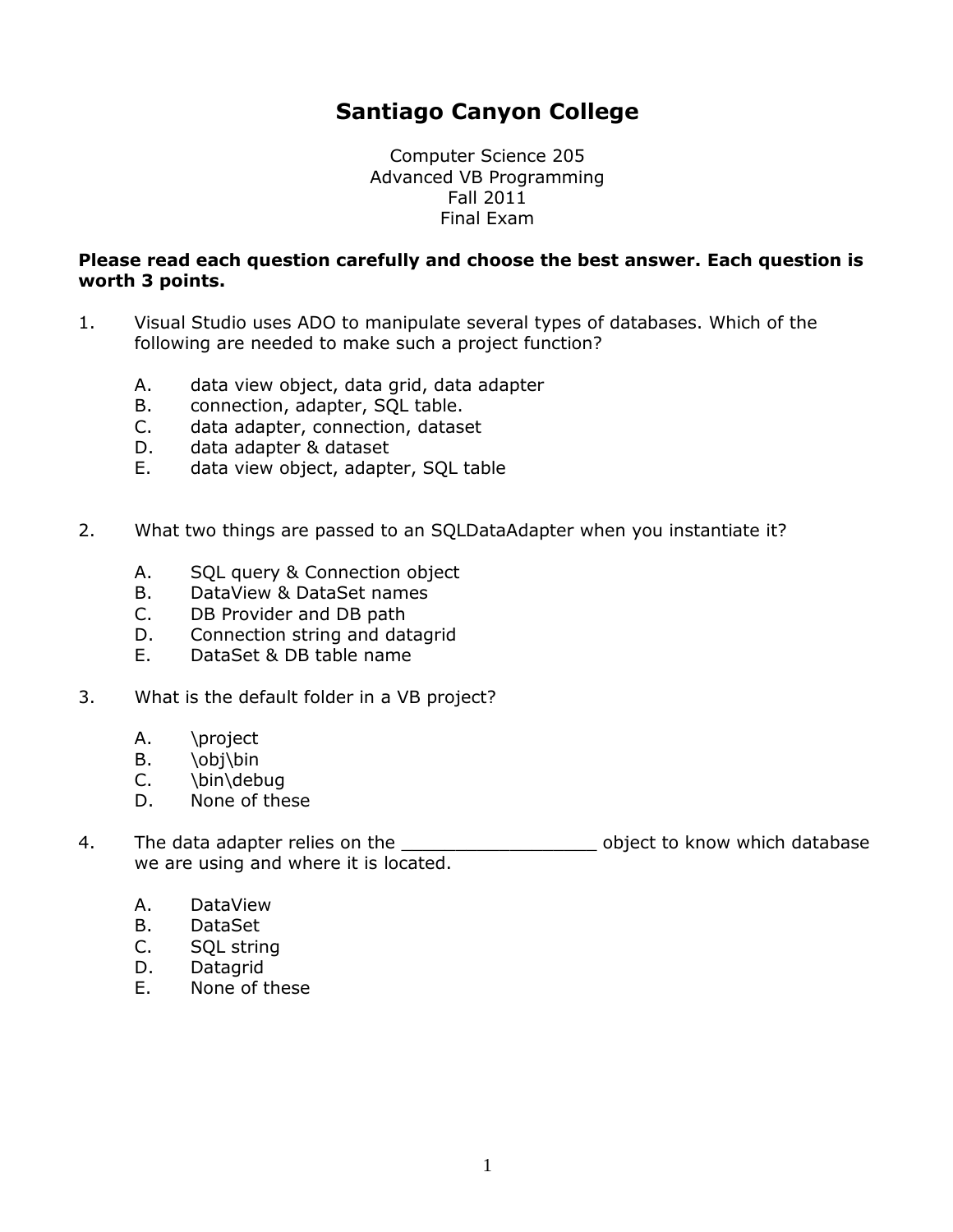- 5. I can use a Setting in my solution to hold my connection string.
	- A. True
	- B. False
- 6. When the following is executed, all records in the employees table are retrieved. **SQL = "SELECT \* From Employees Order By LastName"**
	- A. True
	- B. False
- 7. What is happening in this code?

## **runningTotal = runningTotal + CDec(txtPrice.Text)**

- A. It is adding runningTotal twice.
- B. It converts runningTotal to a string.
- C. It converts runningTotal to a decimal.
- D. None of the above

## 8. What does **Option Explicit On** mean?

- A. It creates automatic variables.
- B. It forces us to use only integers.
- C. It creates "Local-Scope" variables.
- D. None of these are true
- 9. In the code below, what is "description"?
	- Try

SqlDataAdapter1.Fill(DsCustomers2, "tblcustomers")

DAProducts.Fill(DsProducts2, "tblproducts")

**Catch** 

 MsgBox("There was an error loading the database" & Err.Description) Me.Close()

End Try

- A. It is a property of the error object.
- B. It is the caption of the message box.
- C. It is a property of the Err class I created.
- D. Both b & c are correct.
- E. None of these are true.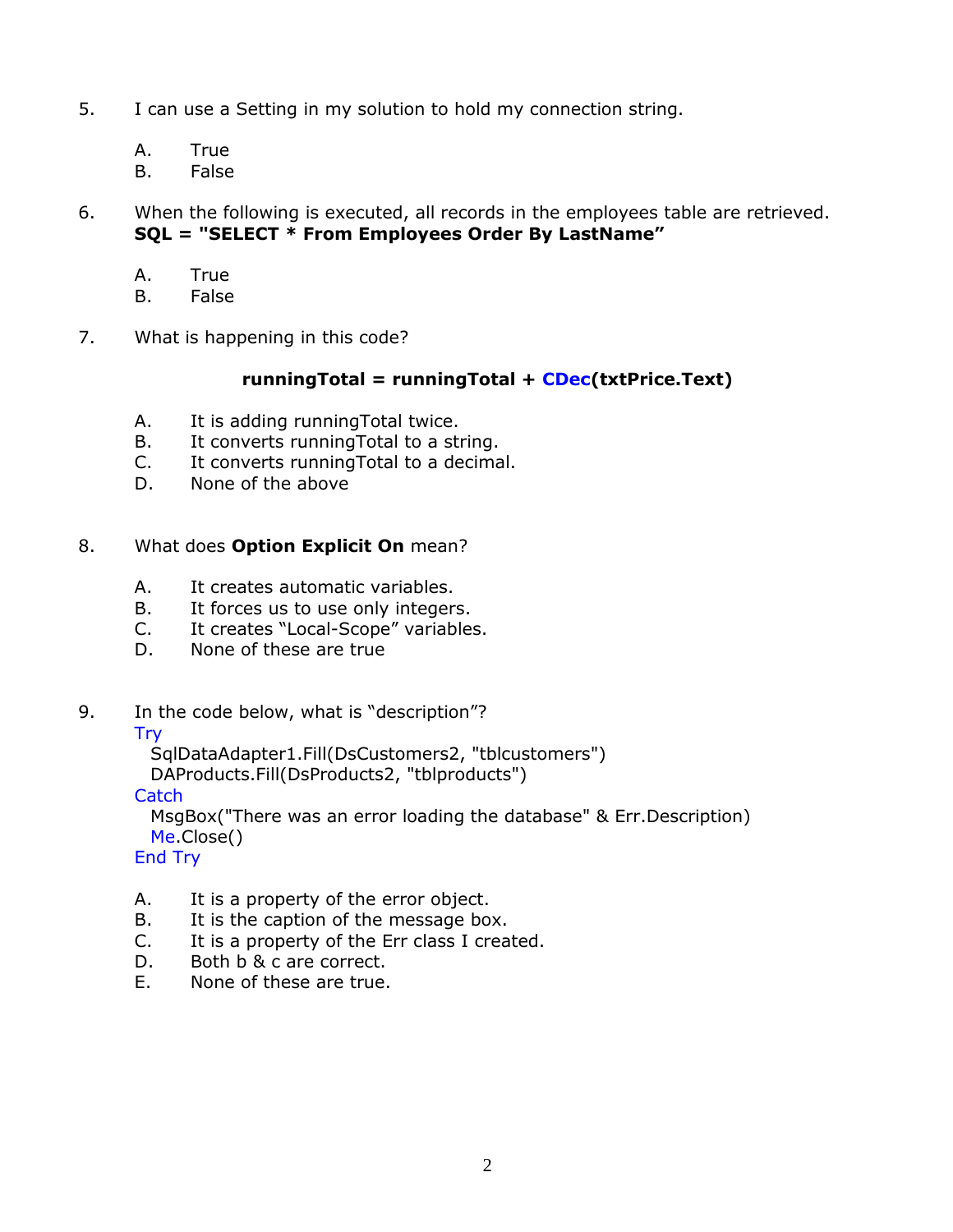10. Look at the following code. What does line 2 do?

Private Sub btnCombo1\_Click(ByVal sender As System.Object, ByVal e As System.EventArgs)

- 1. lstOrder.Items.Add(btnCombo1.Text)
- 2. lstPrices.Items.Add(FormatNumber("5.50"))
- 3. runningTotal = runningTotal +  $CDec(5.5)$
- 4. lblSubTotal.Text = FormatNumber(runningTotal.ToString)

End Sub

- A. It adds what is in the textbox to the list of items in the Listbox & formats it without a "\$" sign.
- B. It takes the item in the listbox and puts it into the textbox & formats it without a "\$" sign.
- 11. Microsoft created ADO to operate using a disconnected data model.
	- A. True
	- B. False
- 12. An ADO Dataset object can hold more than one table.
	- A. True
	- B. False
- 13. If I want to create a new SQL database, what options do I have?
	- A. Create the DB in Server Explorer.
	- B. Add the .mdf file to my project.
	- C. Both A & B are correct
- 14. If I want to read a sequential file in VB, I must open the file for append first.
	- A. True
	- B. False
- 15. Which of the following will make a number have a "\$" in front of it?
	- A. FormatNumber(Total)
	- B. FormatDecimal(Total).
	- C. FormatCurrency(Total).
	- D. Format\$(Total).
	- E. None of the above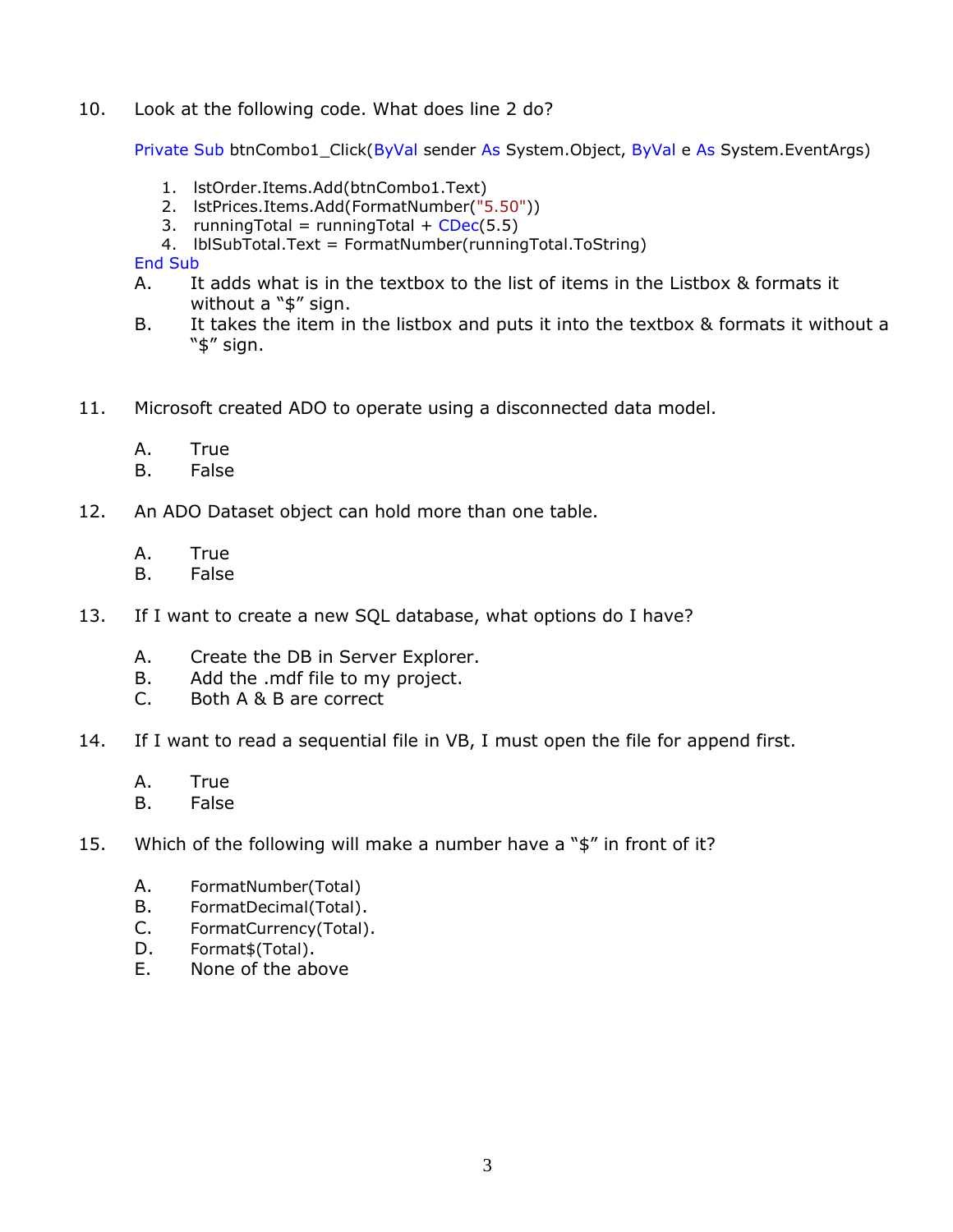- 16. What does "btnFirst.PerformClick()" most likely do?
	- A. It shows a message box telling the user to click the btnFirst button.
	- B. It tells VB to end the program.
	- C. It closes the active form.
	- D. It makes VB execute the code in the btnFirst click event.
	- E. It creates a new VB class called "PerformClick"
- 17. 17. In this code, why do I use "ToString"?

lblTax.Text = salesTax.ToString

- A. Because I don't know what I am doing!
- B. It saves salesTax as string data so it will work better with a label control.
- C. It makes my program run faster.
- D. It saves memory in my computer.
- 18. How many arguments does the following expect?

### **Private Function DoTax(ByVal Quant As Integer, ByVal Price As Decimal) As Decimal**

### **Return FormatNumber(Quant \* Price \* SALESTAX, 2)**

#### **End Function**

- A. 1
- B. 2
- C. 3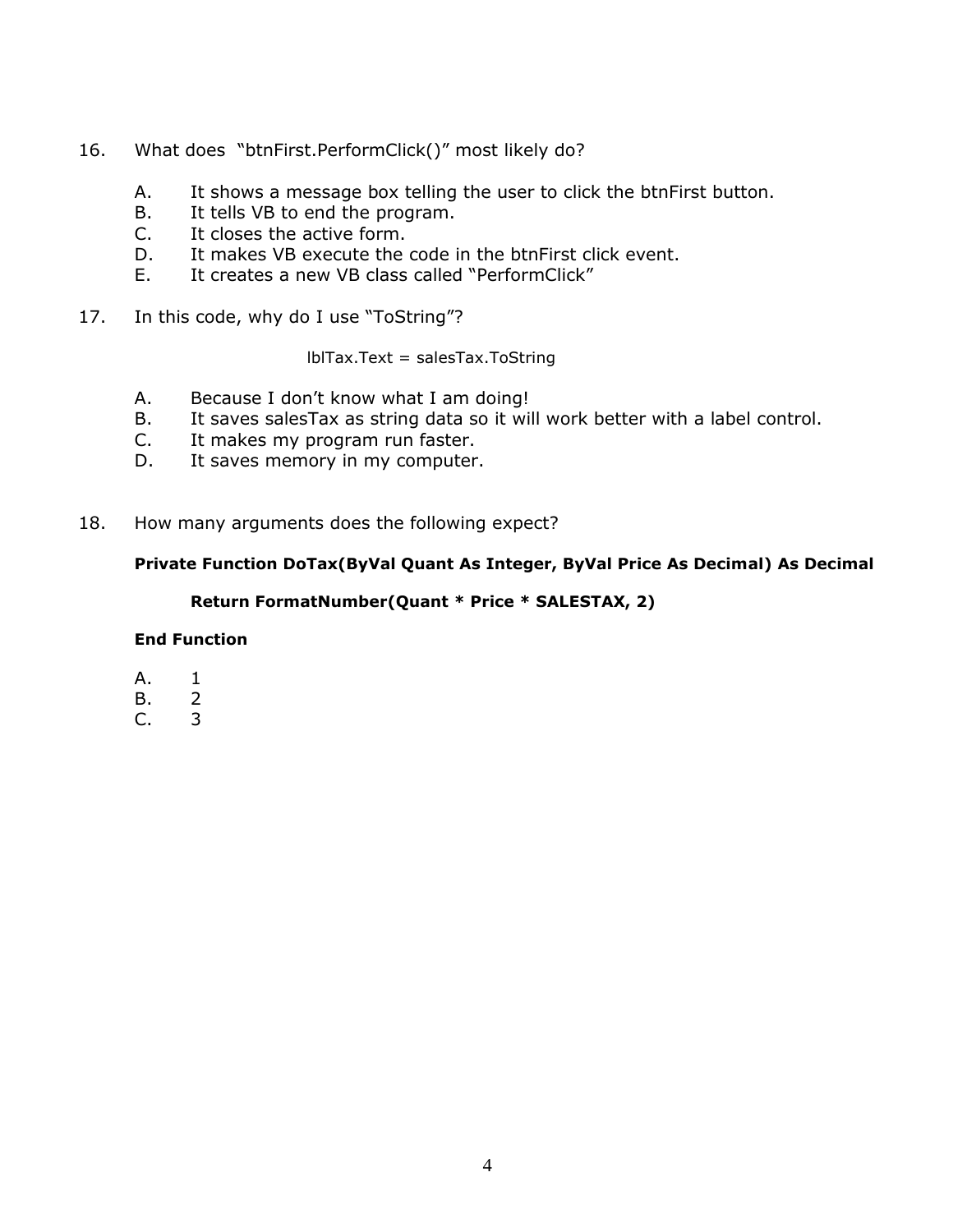19. Look at the following....

#### **Public Class Checkout**

Function DoTax(ByVal Quant As Integer, ByVal Price As Decimal, ByVal SALESTAX As Decimal) As Decimal

```
 Return FormatNumber(Quant * Price * SALESTAX, 2)
```
End Function

Function DoSubTotal(ByVal Quant As Integer, ByVal Price As Decimal) As Decimal

Return FormatNumber(Quant \* Price, 2)

End Function

#### **End Class**

How does the "outside world" see DoTax?

- A. As a property.
- B. As a method.
- C. As an event.
- D. As an array.
- E. As a function.

20. In #19, what type of data is returned by DoSubTotal?

- A. integer
- B. short
- C. decimal
- D. string
- E. single precision
- 21. In #19, "checkout" is a built-in VB function.
	- A. True
	- B. False
- 22. A variable created at the module or class-level can be used or accessed any where in the form it was created in.
	- A. True
	- B. False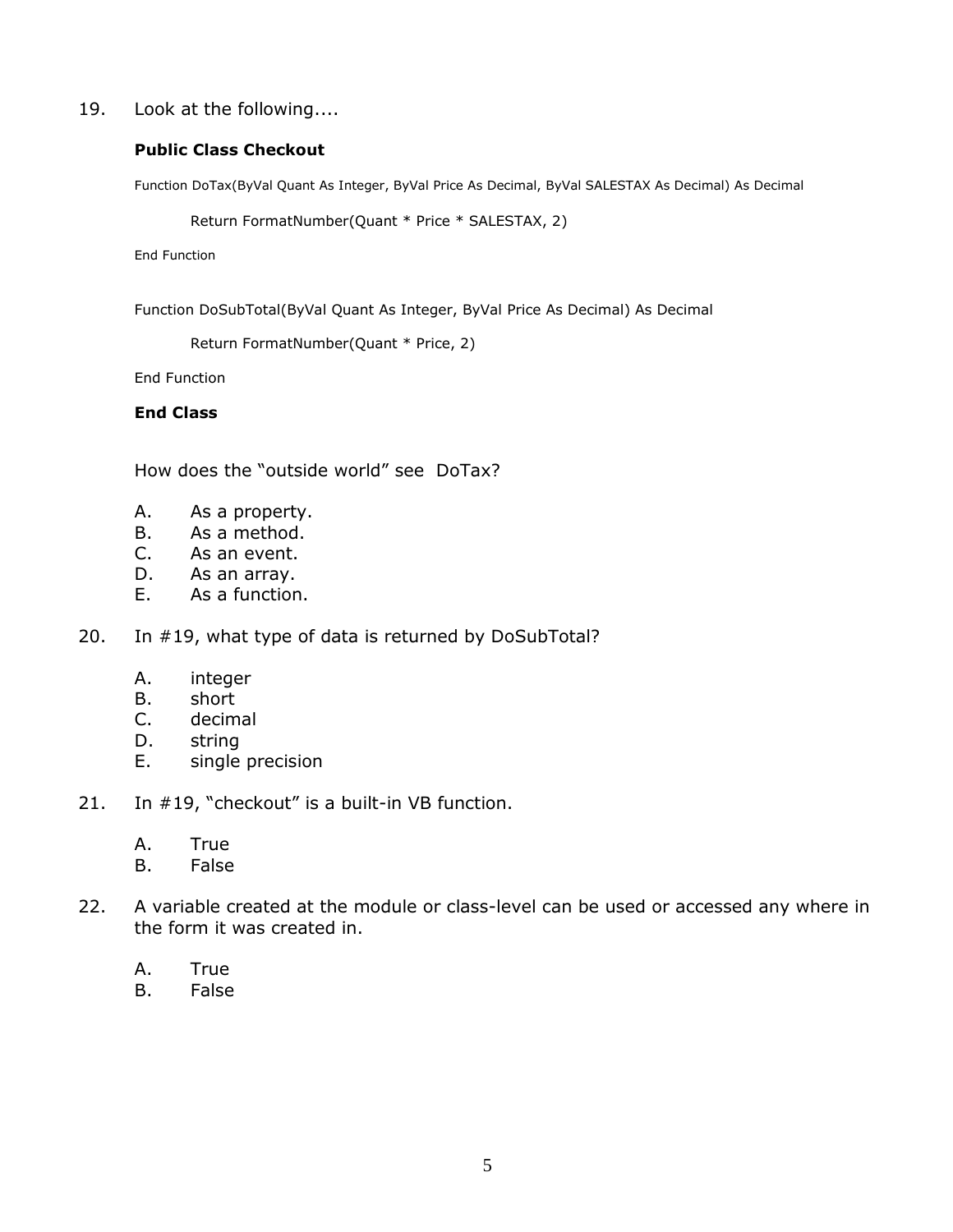- 23. 23. Look at this. What must happen in order for the message box to appear? If txtPin.Text.Trim = "" Then
	- MessageBox.Show \_

 ("Please enter your PIN", "Ron's ATM Service", MessageBoxButtons.OK, MessageBoxIcon.Exclamation)

txtPin.Focus()

Else

GetAccount()

End If

- A. The txtPin text box must have a number in it.
- B. The data must not be trimmed.
- C. The data has to be trimmed.
- D. The txtPin text box must be empty.
- 24. 24. This code makes the object invisible.

 $txtPin.Fnabled = False$ 

- A. True
- B. False
- 25. What in the world does this code do?

lblNumItems.Text = "You purchased " & numItems & " items."

- A. I am including the actual number of items chosen into a string sentence.
- B. I am adding this sentence to a list box.
- C. It will display the sentence in a messagebox.
- D. All of these are true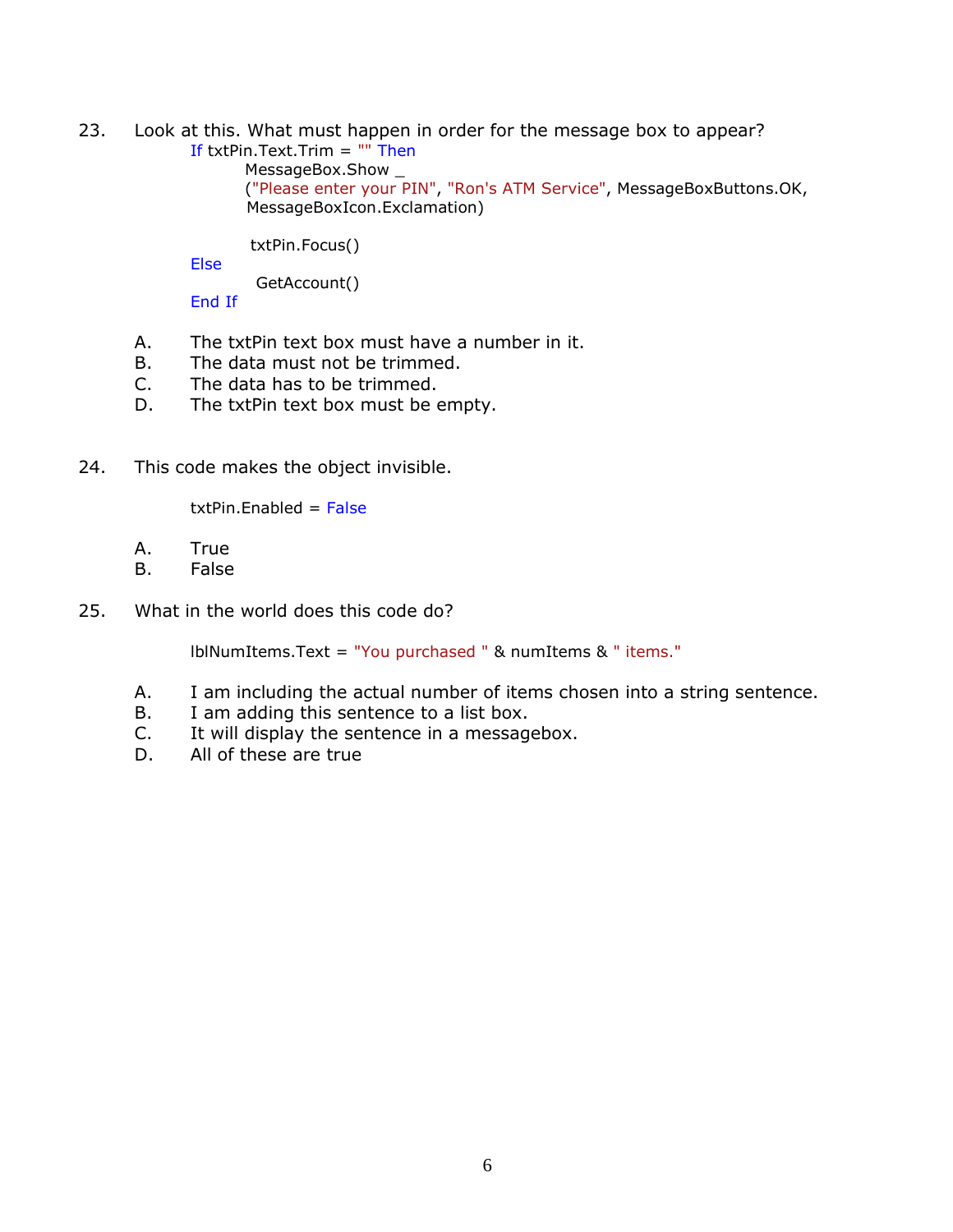26. What does the following code do?

Dim MyReader As New StreamReader(ProductsFile)

Dim LineOfText As String

 LineOfText = MyReader.ReadLine Do While LineOfText <> ""

> lbItems.Items.Add(LineOfText) LineOfText = MyReader.ReadLine

 Loop MyReader.Close()

- A. It reads an MS Access table
- B. It reads a SQL table
- C. It reads a random access file.
- D. None of these
- 27. In #26, what do I use to read the file?
	- A. The streamreader class from the .Net framework.
	- B. The MyReader class from the .Net framework.
	- C. The InBuf function from the System.Windows.Forms namespace.
	- D. None of these
- 28. Visual Studio .Net allows us to write programs in several languages. When you compile your application in VS, it is turned into
	- A. machine code.
	- B. assembly language.
	- C. MS intermediate language.
	- D. a C++ application.
- 29. In a VB project, what does "Inherits System. Windows. Forms" mean?
	- A. It tells VB where to get the specifications to make my new object.
	- B. My new object will be a clone of the original from the .Net framework.
	- C. I am using inheritance in my project.
	- D. All of these sound pretty good.
- 30. When I keep all the functionality of a section of code inside an object, I am using the concept of
	- A. inheritance.
	- B. class inheritance.
	- C. form inheritance.
	- D. encapsulation.
	- E. concatenation.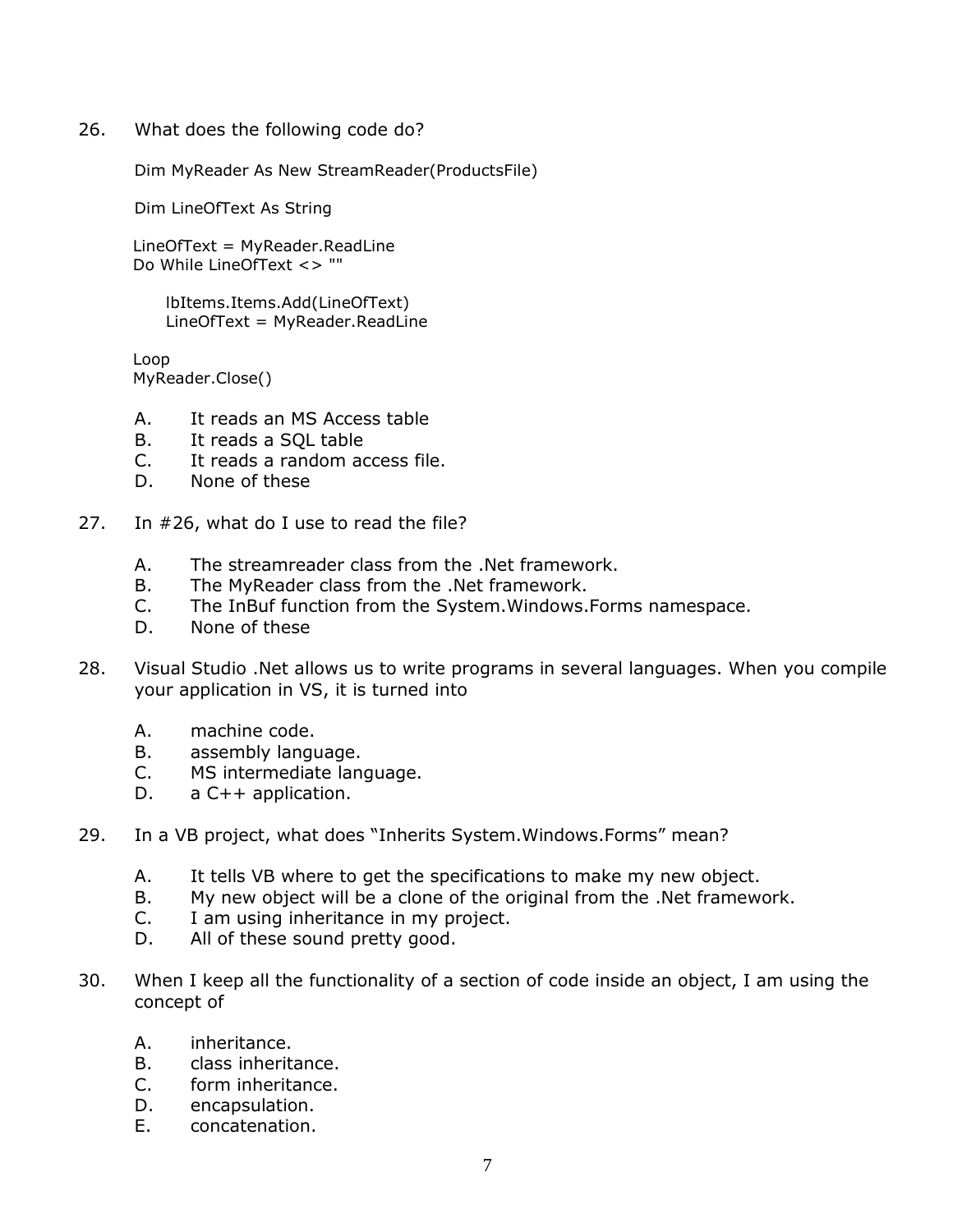31. Look at this code:

```
 Property Quantity() As Integer
       Get
       Quantity = m_{\text{int}}Quantity
       End Get
      Set(ByVal Value As Integer)
       If Value >= 0 Then
           m_intQuantity = Value
        End If
       End Set
End Property
```
If I want to change the value of the property, which part will execute?

- A. The Get block.
- B. The Set block
- C. The Quantity block
- D. None of these
- 32. Look at #31 again. From what you know about creating properties, what would you assume m\_intQuantity is?
	- A. An enumeration
	- B. A module-level or field variable
	- C. A static variable
	- D. A constant
- 33. If you pass a variable to a procedure using "ByVal", VB creates a copy of the variable and does not alter the original value.
	- A. True
	- B. False
- 34. The main difference between a VB function and a VB subroutine is that a subroutine **always** returns a result.
	- A. True
	- B. False